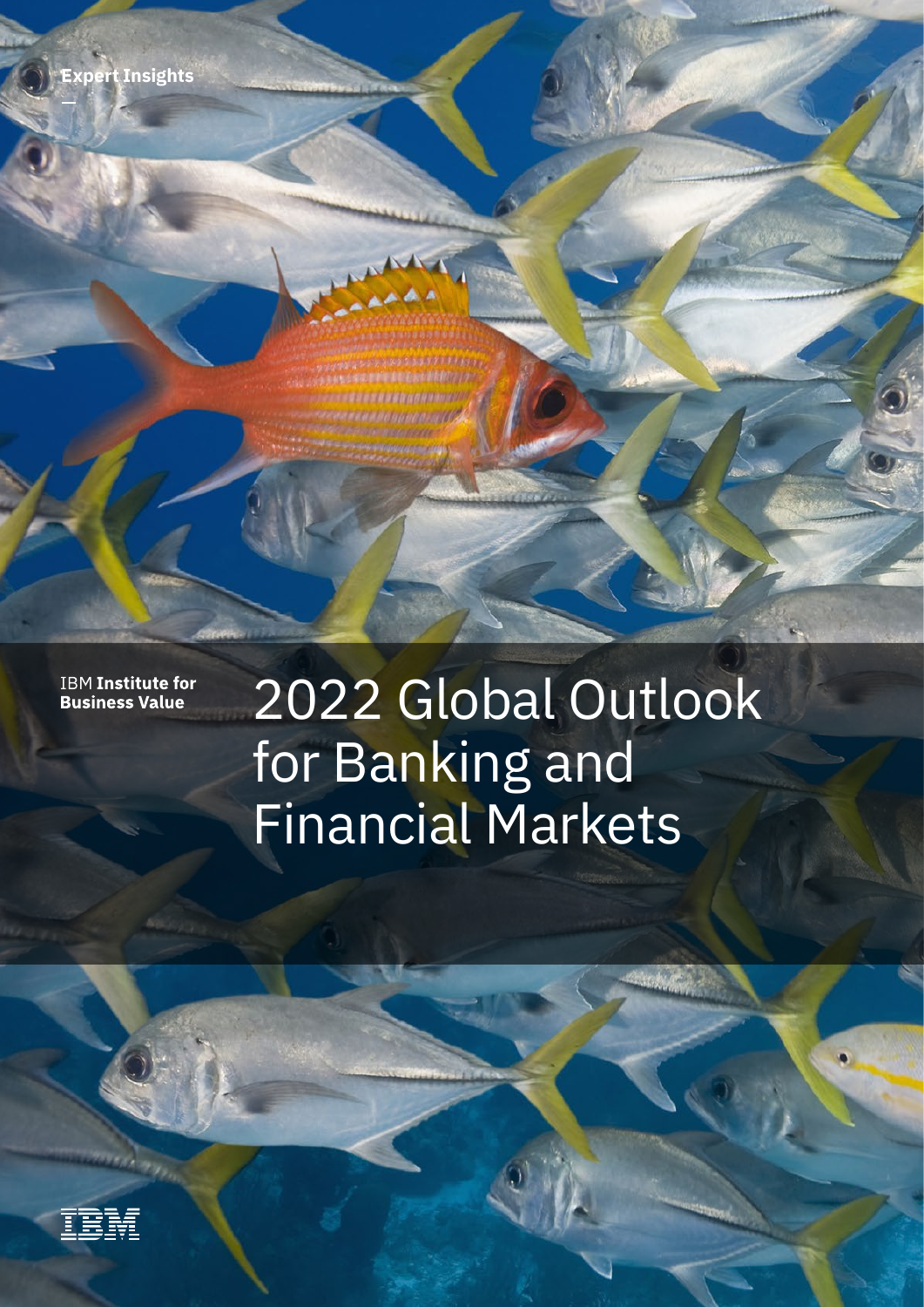### Experts on this topic

#### Banking and Financial Markets

#### **Anthony Lipp**

Global Strategy Leader, Banking and Financial Markets IBM Industry Academy member [anthony.lipp@us.ibm.com](mailto:anthony.lipp@us.ibm.com) [linkedin.com/in/lippanthony/](http://linkedin.com/in/lippanthony/)

Anthony supports the development and execution of IBM's business strategy for serving banking and financial markets clients worldwide. He has diverse industry and consulting experience serving top management on major strategy, organization, and enterprise transformation initiatives in the financial services.

#### **Steve Reiser, Senior Partner**

Client Partner, Financial Services, ES&iX IBM Industry Academy member [sreiser@us.ibm.com](mailto:sreiser@us.ibm.com)

Steve is a financial services executive with over 20 years of complex business transformation experience globally. He is an accomplished thought leader with multiple industry publications on financial services strategy, business transformation, and IT organizational design. Steve has spoken at multiple conferences such as analyst seminars, CFO Forums, CEO roundtables, and specific client speaking engagements. He is also quoted in several industry journals.

#### **Corey Hamilton, Partner**

Financial Services, Global Security Services [Corey.Hamilton@ibm.com](mailto:Corey.Hamilton@ibm.com)

Corey leads the global security practice within the financial services industry. He is responsible for helping banks, insurance, and other financial institutions around the world identify and address their greatest security risks so they can protect their customers, their data, and their reputations. His specialties include program strategy, cloud, and transformation.

#### **Nikhil Aggarwal**

Managing Director, IBM Promontory Practice IBM Industry Academy member [Nikhil.Aggarwal@ibm.com](mailto:Nikhil.Aggarwal@ibm.com)

Nikhil is a data and analytics executive with experience spanning consumer and corporate banking across anti-money laundering (AML)/financial crime compliance, cybersecurity, fraud, credit risk, operations, user experience, marketing, and sales.

#### **Mirian Ramalho Cruz Rodrigues**

Digital Strategy Leader, IBM Brazil IBM Industry Academy member [micruz@br.ibm.com](mailto:micruz@br.ibm.com)

Mirian brings innovation to financial services through open banking, fast payments, and business as a platform. She has over 10 years of experience leading operational areas and is recognized for developing and leading operational transformation.

#### **Swati Bhide, Partner**

Asia Pacific Blockchain and Automation Global Innovation Unit Leader IBM Industry Academy member [swabhide@in.ibm.com](mailto:swabhide@in.ibm.com)

Swati Bhide is the IBM Partner leading the Blockchain and Automation Unit across the Asia Pacific markets with experience delivering more than 100 blockchain projects. She is a banking industry expert with almost 2 decades of consulting experience.

#### **Paolo Sironi**

Global Research Leader, Financial Services, IBM Institute for Business Value IBM Industry Academy member [paolo.sironi@de.ibm.com](mailto:paolo.sironi@de.ibm.com) [linkedin.com/in/thepsironi](http://linkedin.com/in/thepsironi)

Paolo is responsible for providing business expertise and strategic thinking to executives with financial institutions, startups, and regulators. He is an author on quantitative finance, digital transformation, and economics theory.

#### **Nitin Gaur**

Director, IBM Financial Sciences and Digital Assets Research [ngaur@us.ibm.com](mailto:ngaur@us.ibm.com)

Nitin is an accomplished leader in reshaping the future of the financial services industries with deep domain experience within digital currency, central banks, digital finance, financial technology (fintech), regulatory technology (RegTech), and decentralized finance (DeFi). He is an IBM Distinguished Engineer and an IBM Master Inventor with a rich portfolio of patents, technical publications, and presentations.

#### **Diane Connelly**

Industry Research Leader, IBM Institute for Business Value [diane.connelly@us.ibm.com](mailto:diane.connelly@us.ibm.com) [linkedin.com/in/diane-connelly-ibv/](http://linkedin.com/in/diane-connelly-ibv/)

Diane encourages new ways of thinking and opens lines of communication between clients, colleagues, and consumers on trends and insights impacting financial institutions. She has financial services industry and consulting expertise executing business strategy and designing the enterprise transformation experience.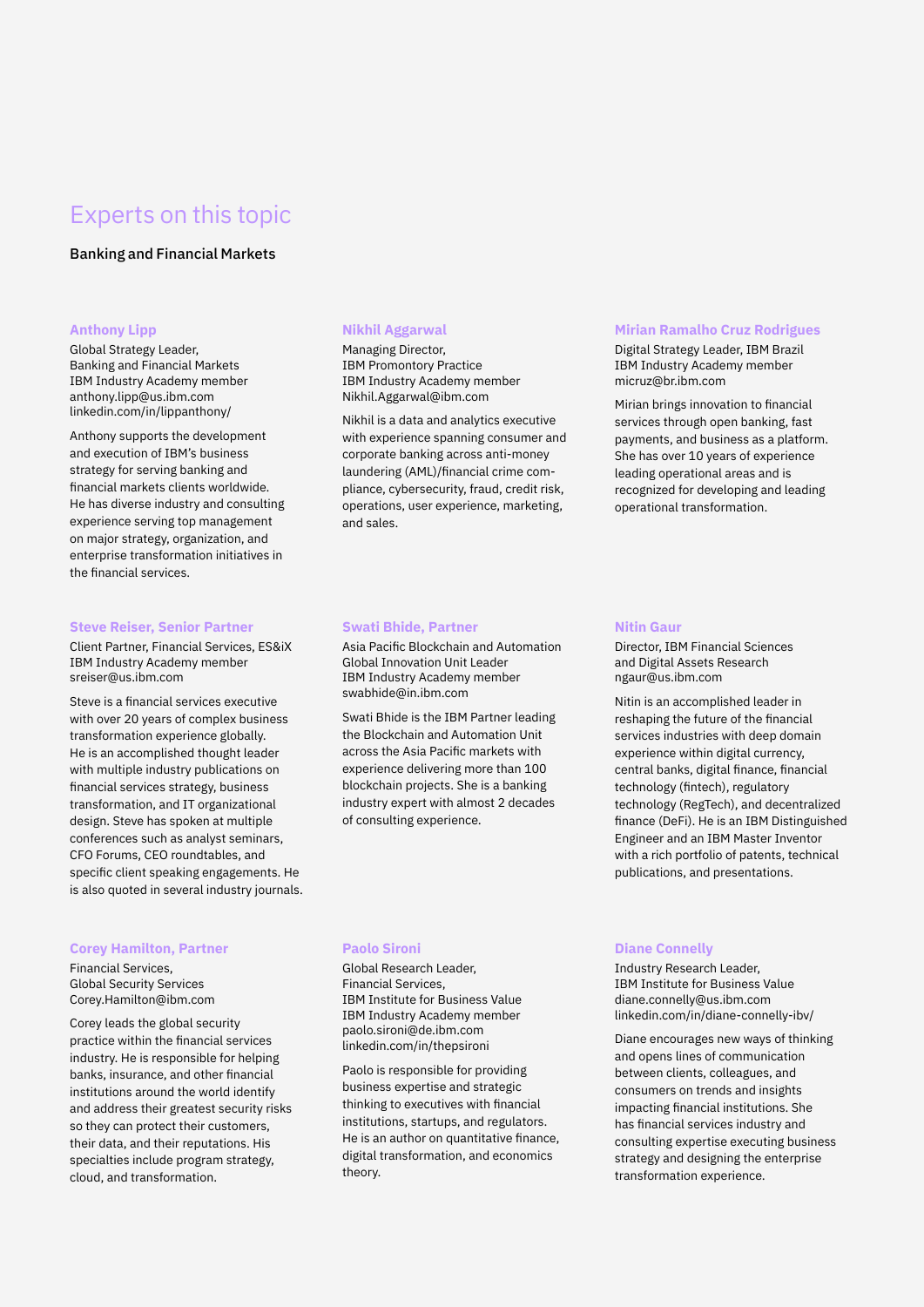### Key takeaways **Introduction**

#### **Extreme digitization**

End-to-end digitization of enterprisewide operations enables new customercentric business models, new products and services, new ways of working, and an ecosystem of partners. Digitization is critical to meeting customer expectations and powering financial performance across revenue, costs, and capital.

#### **Unlocking the value of data and AI**

Transforming the core data environment drives efficiency and flexibility and leverages the collaborative use of deep analytics and AI at scale. This includes building an ethical framework around how data is captured, stored, and used.

#### **Flexible technology architecture**

A modern architecture delivers optimal interoperability and portability to support the deployment and management of workloads across multiple compute environments, while helping financial services organizations meet security and compliance requirements.

#### **by Anthony Lipp, Global Strategy Leader, Banking and Financial Markets**

In the third year of a global pandemic, the financial services industry appears to be acclimating to a new reality. Many temporary measures put in place are now poised to become permanent, and a new industry structure is emerging.

While the industry may have averted a major crisis, it is still underperforming its pre-financial crisis levels. It has lagged many other industries—and a host of new competitors—in several dimensions, including financial performance, customer experience, and embracing new business, operating, and collaboration models.

In this year's Global Outlook for Banking and Financial Markets (BFM), the BFM subject-matter experts in the IBM Industry Academy and the global industry leadership team reflected on their experience with clients over the last 12 months and their expectations for the coming year. Their collective point-of-view highlights the top industry imperatives in 2022.

- **Real industry reinvention.** Begin real reinvention now—to solve the structural weaknesses that constrain financial performance. Financial institutions must seek out new business models to drive incremental revenue gains, new operating models and compute environments that structurally reduce operating costs, and new approaches to improve the efficiency of capital.
- **Customer-centric business models.** Build new customer-centric platform business models to orchestrate and integrate the many needs of ecosystem participants in a more frictionless environment. Leading financial institutions are creating their own bank-led ecosystem business models to serve attractive market segments, while deeply integrating their products and services with other companies' well-established platforms.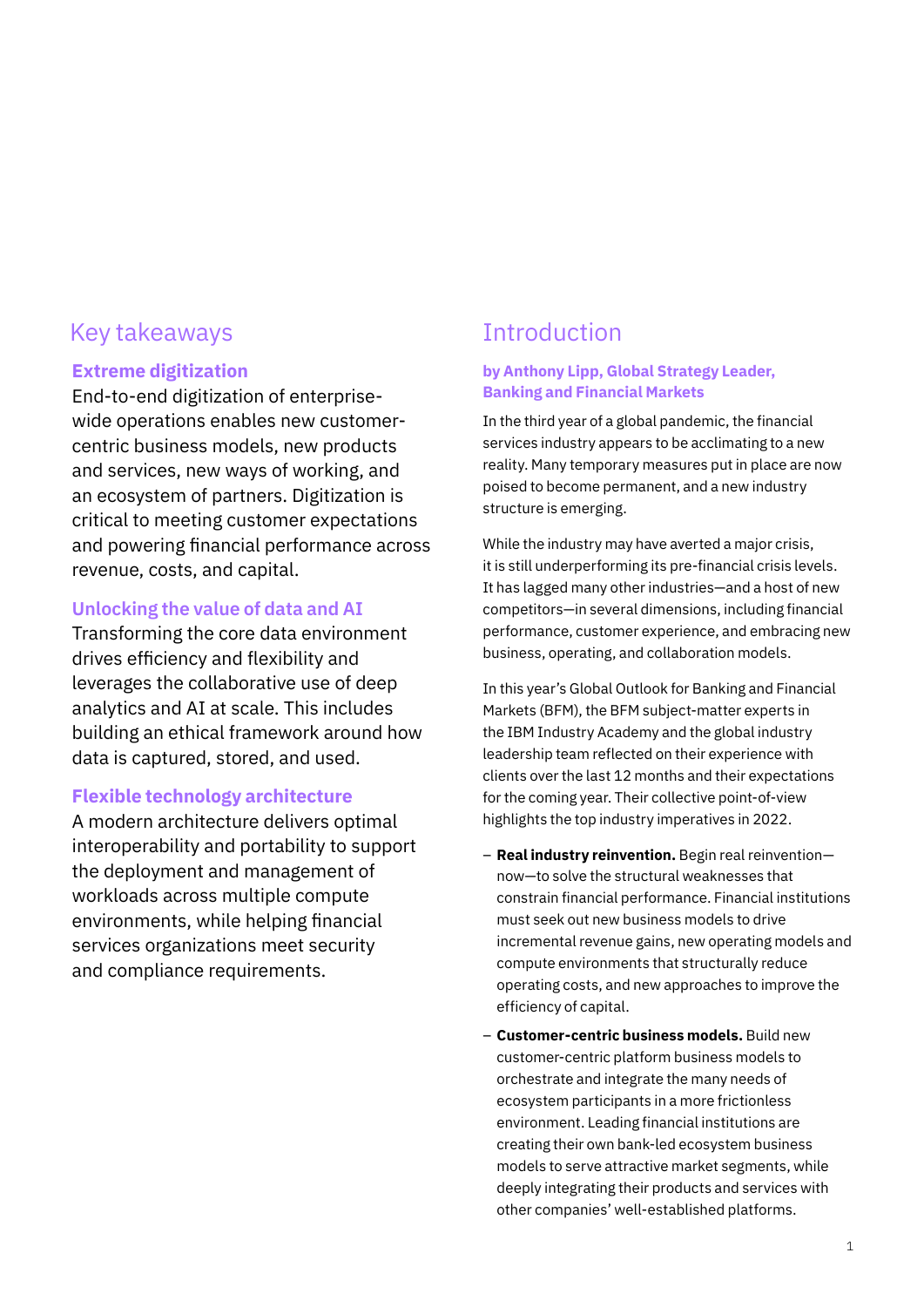- **End-to-end digitization.** Embrace end-to-end extreme digitization to reshape operations and drive innovation. To win the race to all things digital, financial institutions are adopting new ways of exploiting exponential technologies such as automation, hybrid cloud, and AI. They drive digitization across internal business units and their ecosystem of external partners while helping ensure security and compliance.
- **Operational resilience.** Act with urgency to increase resiliency for better risk management and to address regulatory concerns. As financial institutions pivot workloads and volumes to new channels, operations, and partners in response to the pandemic, resiliency has leapt to the forefront of industry priorities. Further resiliency improvements are required to support new business and operating models now being embraced by the industry.
- **Viable sustainability.** Find viable sustainability models so financial institutions can launch initiatives to meet market expectations, regulatory requirements, and corporate ethical objectives all with an acceptable cost-benefit case.
- **Transformed use of data and AI.** Deploy AI factories and transformed data environments that put data in action to accelerate transformation. By ethically adopting new deep analytics and AI tools, financial institutions can enhance operations and customer experiences, and better meet regulatory obligations.
- **New workforce and new workplaces.** Embrace the reality of a new workforce in new workplaces that redefine how, where, and when work is performed. The financial institution's workforce now incorporates employees, subcontractors, vendors, and partner employees. New models can enable effective collaboration across this expanded workforce in changing physical and digital work environments.
- **New ecosystem architectures.** Engage an ecosystem of partners to fuel faster innovation and efficiency. As financial institutions accelerate their transformation, they increasingly partner externally to deliver better functionality at a structurally lower cost across their operating model.
- **Emerging digital assets.** Tap into the growing momentum for digital assets by working to create new customer and partner ecosystems, new products and services, and new use cases. Financial institutions can be enablers and product providers in the fast-growing digital asset marketplace.
- **Security and fraud.** Stay one step ahead in the new frontiers of cybersecurity as bad actors become increasingly sophisticated. While new business and operating models are providing innovative ways to serve customers anywhere and anytime, they also create opportunities for security breaches. Financial institutions are revisiting their enterprise risk profile and deploying enhanced security capabilities within their walls and across their ecosystems.

Many organizations have already started addressing some or most of these compelling needs. Others are not keeping pace. A new model for consuming financial services and accelerated digitization across the industry demands that institutions adjust course and begin real transformation today.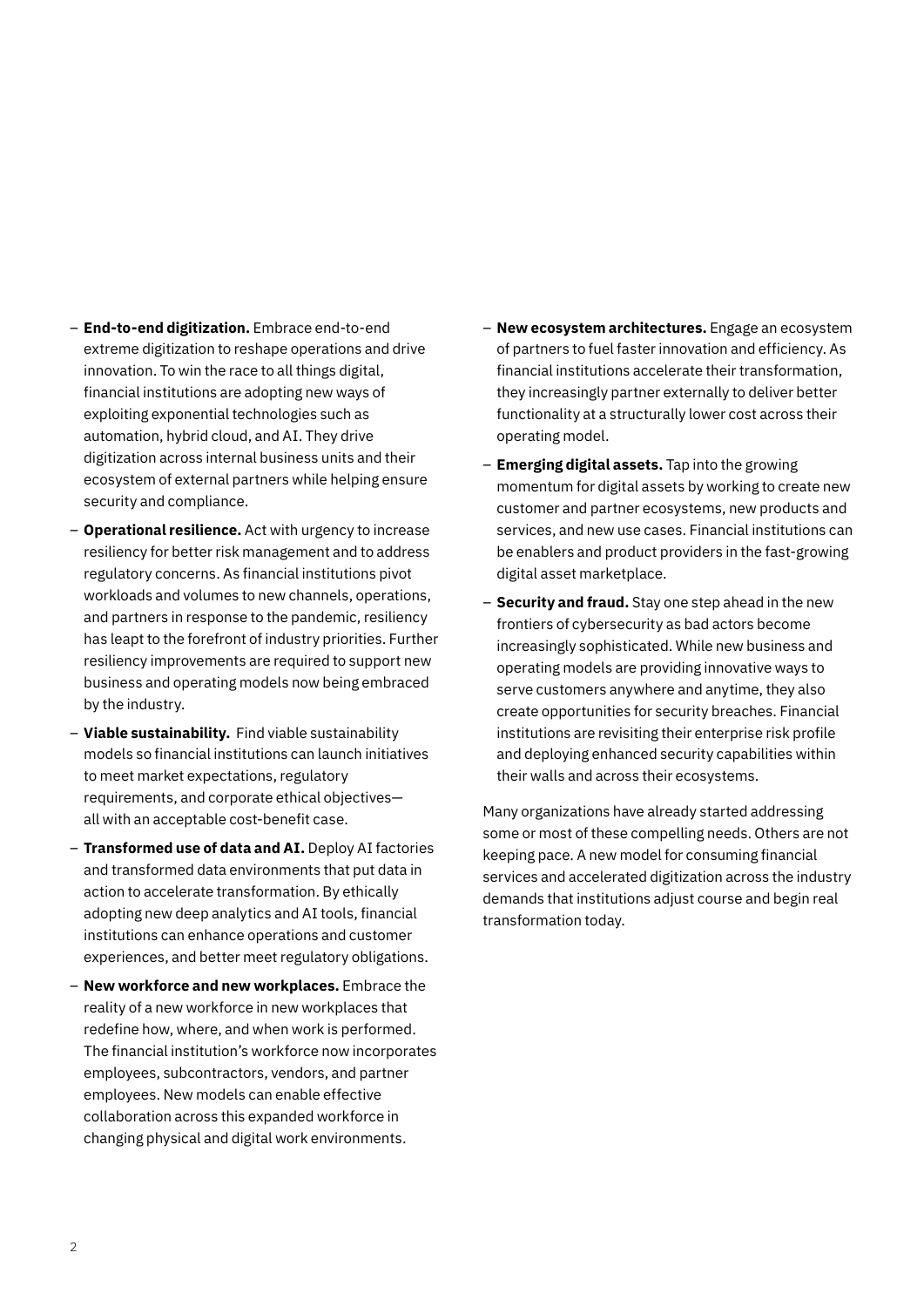*"Banks would like to have positive rates, unquestionably, so whenever they have negative rates, they don't like it … The necessity to adjust the business model to digitalization, to changes in technology, is something much more compelling than being angry about negative rates."1*

**Mario Draghi,** former Chairman, European Central Bank

### Real industry reinvention

#### **Begin real reinvention—now—to solve the structural weaknesses that constrain financial performance**

While surviving the pandemic has occupied much of the financial services industry's recent focus, the industry is still not delivering returns anywhere near pre-financialcrisis levels. Changing customer expectations, competition, and other macroeconomic considerations have, in fact, exposed the structural weaknesses of financial institutions.

Consider these constraints on financial performance:

- Intensifying competition from non-traditional players that engage customers using new business and operating models grounded in exponential technologies
- Economic uncertainty with a looming inflationary environment
- Continued low or negative interest rates undermining net interest income
- A high cost of capital in the face of systemic risk considerations
- Regulatory actions resulting in more open financial services.

Return-on-equity (ROE) did improve in 2021 after a dramatic pandemic-driven decline in 2020, but it remains well below pre-financial crisis levels and below the industry's cost-of-equity (see Figure 1). Net interest margins (NIM) for the industry have been declining since the 1990s, forcing banks to explore opportunities to generate non-interest income and take actions to mitigate NIM compression.2 The price-to-book ratio for the banking industry is about 1 times book, compared to about 3 times for all other industries.

Financial institutions need to move beyond exploring new opportunities for non-interest income and take a more radical step: reinvent themselves by embracing new, more profitable and competitive business models. These new models depend on digital transformation to unlock value across business processes and workflows even extending beyond the boundaries of the institution.

#### **Figure 1**

#### ROE challenges continue

The average ROE of banks has been declining globally since the start of the global financial crisis in 2008 and continuous to contract



*Source: IBM, using data from The Banker Database*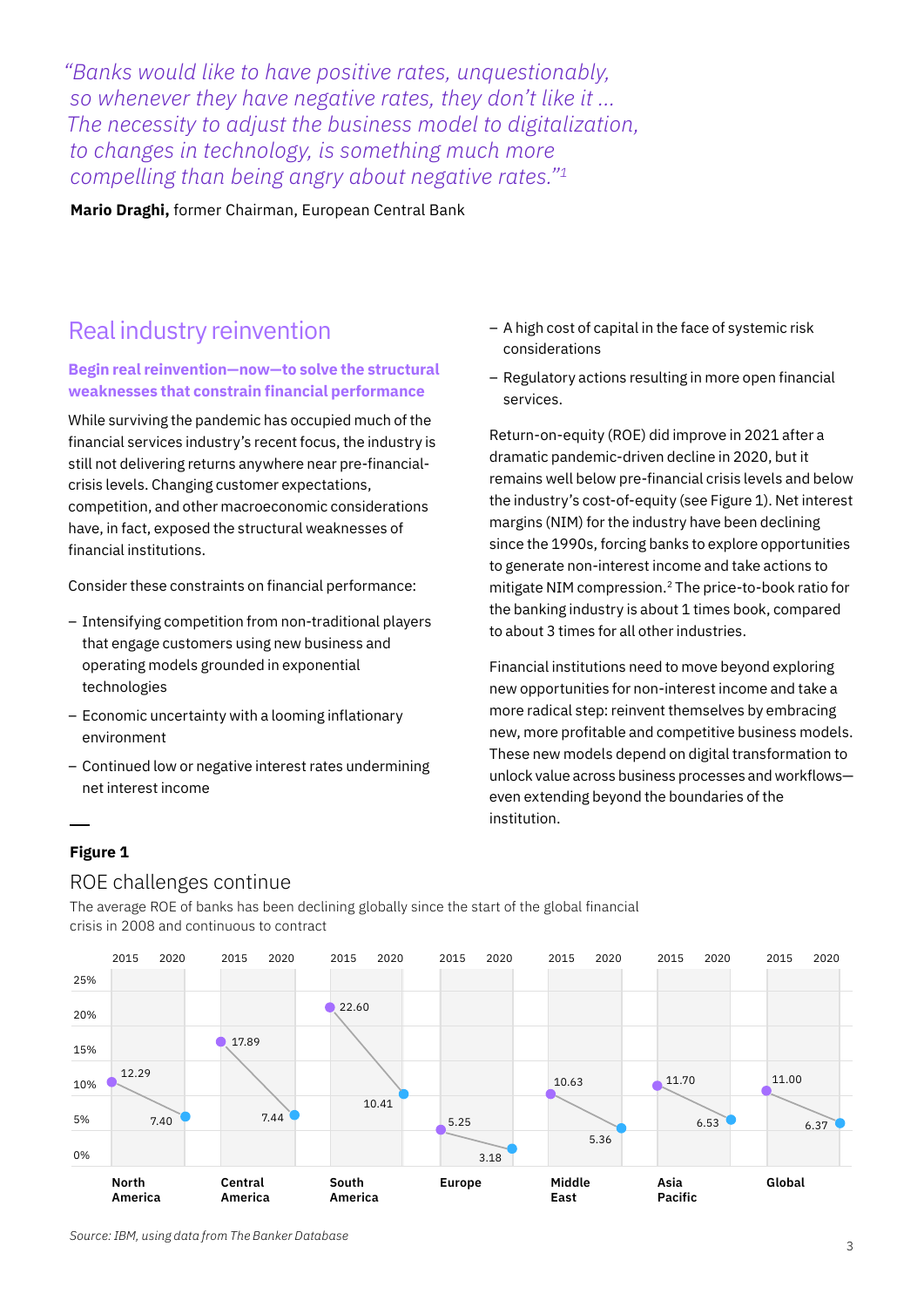*"We wanted to ensure the sales of both our core banking products as well as our joint venture, subsidiary products through this [You Only Need One (YONO)] platform, while also providing an online marketplace for meeting the 'beyond the financial services' needs of our customers."3*

**Rajnish Kumar,** former Chairman, State Bank of India

### Customer-centric business models

**Build new customer-centric platform business models to orchestrate and integrate the many needs of ecosystem participants**

Successful platform companies make it simpler for customers to go about their lives and business by tapping into value chains within and across industries. In 2021, 7 of the 10 most valuable companies in the world were based on platform business models (see Figure 2).4

Early platform business models that focused on commerce, social media, and communications are now expanding into a much wider range of industries. They include travel, healthcare, entertainment, industrial, manufacturing, and many others.

Financial services are an integral enabler for many, if not all, of these ecosystems. To reduce the friction in these complex customer interactions, platform companies are increasingly incorporating financial services into their value propositions, especially in payments. While some ecosystem orchestrators partner externally to source their financial services needs, many are building their own financial services businesses.

#### **Figure 2**

#### Delivering high value

The growth in market capitalization for platform companies has outperformed that for traditional firms

#### **Stock growth from the end of 2016 to the end of 2021**



*\*Estimated by The Original Platform Fund, which comprises an equal weight of the share price of 15 platform companies. Source: IBM internal analysis; data from The Original Platform Fund © Copyright 2022 DEIX Digital Economy Investments GmbH | www.plattform-index.com | www.theoriginalplatformfund.com | www.deix.de*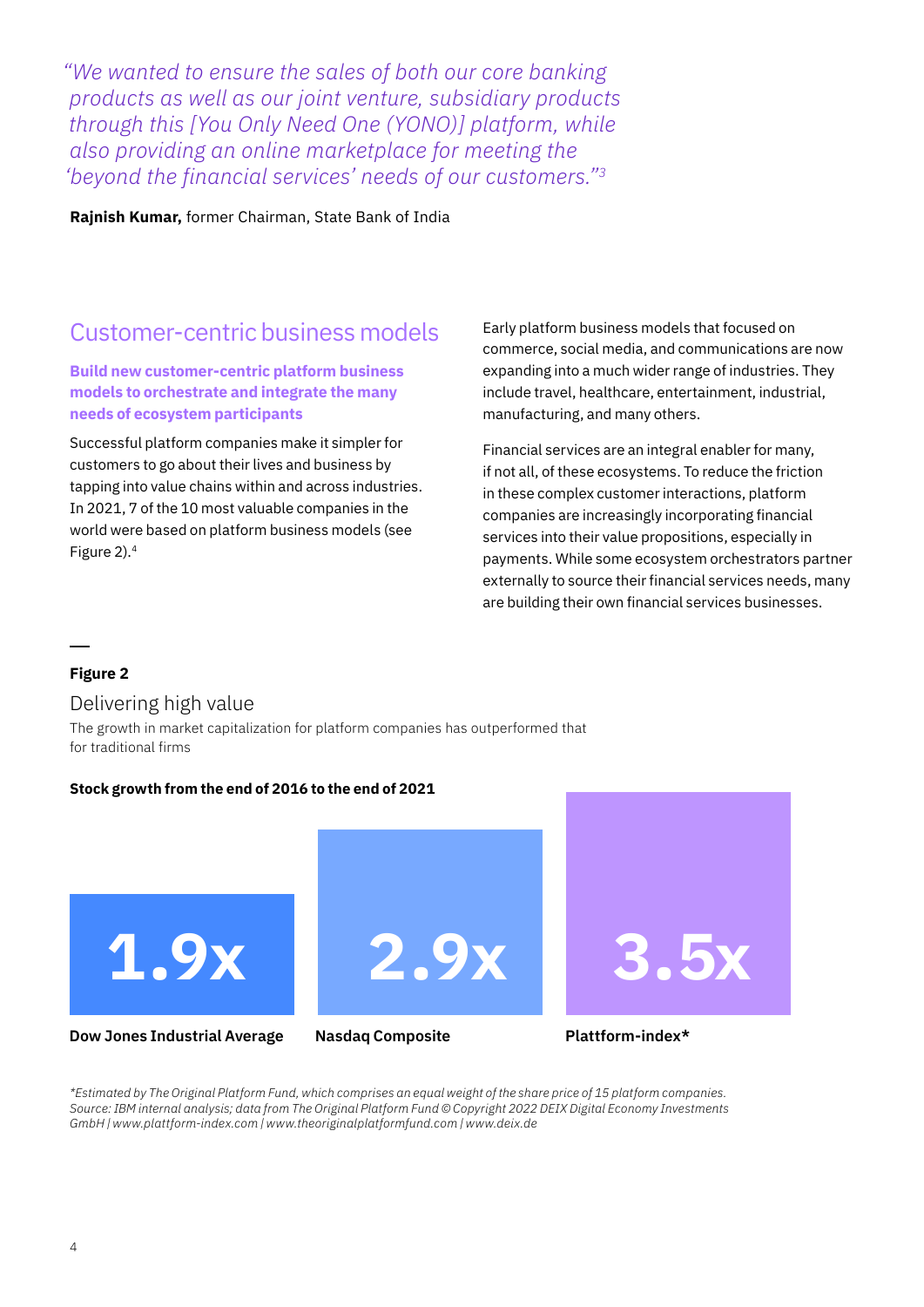To take advantage of the platform business model opportunity, leading incumbent financial institutions are taking a two-pronged approach. First, they embed their capabilities into existing platform orchestrators' business models and take actions to mitigate commoditization by using the platform to engage customers differently, source new insights, and develop new products and services. Second, they develop their own bank-led ecosystems in market segments that exploit their own differentiated capabilities.

Open finance—safe, secure modular interactions that allow users to share their financial data with trusted third parties—can enable these ecosystems to succeed. The right application of AI can also help financial organizations hyper-personalize their engagement with customers.

### End-to-end digitization

#### **Embrace end-to-end extreme digitization to reshape operations and drive innovation**

As pandemic-driven digital adaptation by customers and employees accelerated, it exposed operational and technical gaps in many financial institutions. The adaptation also outpaced many firms' ability to meet soaring demand. In response, initial digital initiatives focused on transforming the customer interface. While a good start, by itself this focus fails to release the full potential across an enterprise and its ecosystem.

To win the race to all things digital, financial institutions are taking 2 important steps. First, they exploit exponential technologies such as automation, hybrid cloud, and AI. Second, they apply them at scale enabling collaboration across internal business units and an ecosystem of external partners through more secure platform interactions. Digitization can then unlock value across an entire organization and ecosystem, from the customer interface to middle- and back-office operations.

Adopting extreme digitization requires financial institutions to build a modern compute environment and infrastructure that supports the flexibility to innovate while improving the cost efficiency of resilient operations. However, that alone is not enough.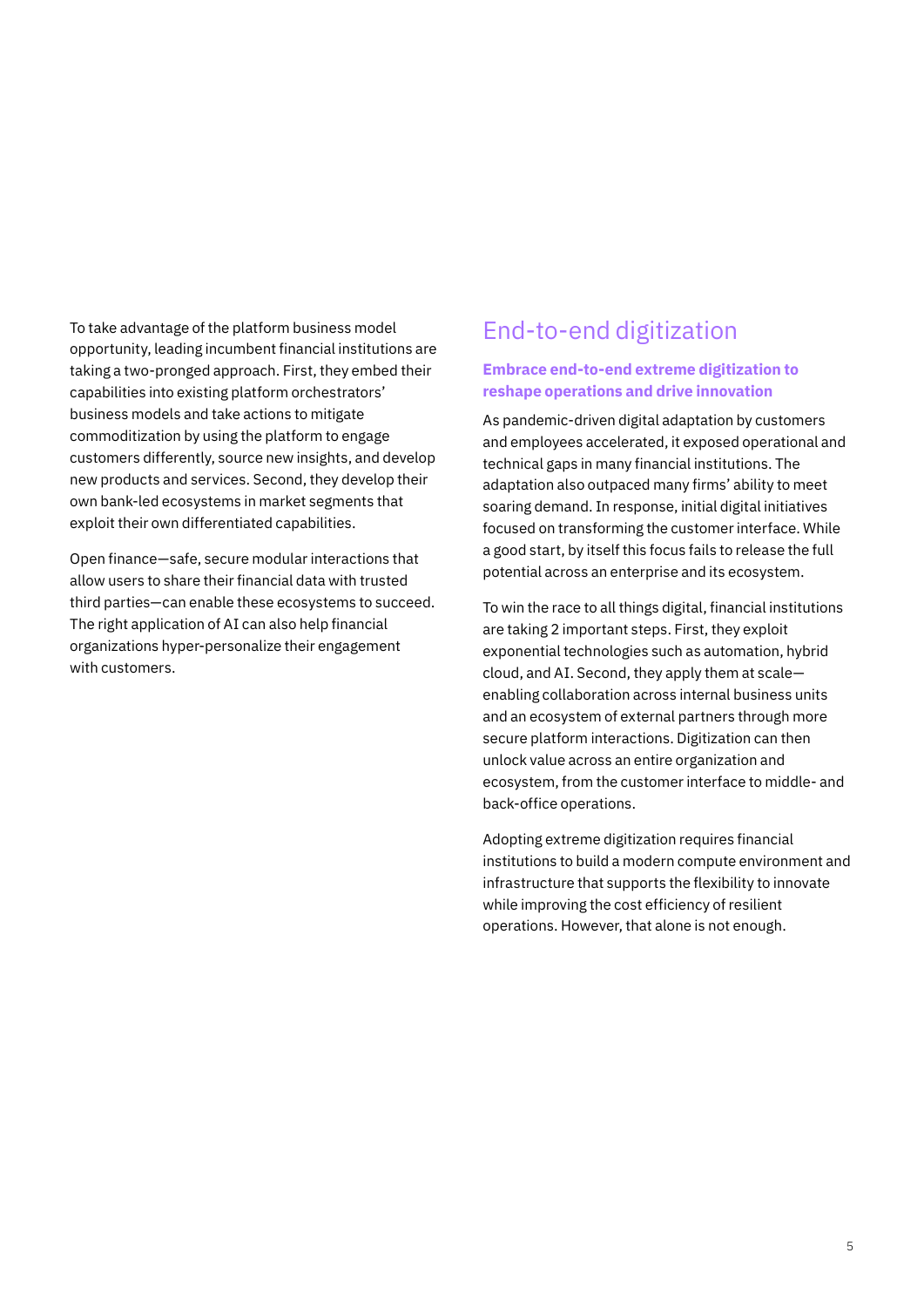### *"The bar [competition] has been raised higher. The big change is hyper-digitalization."5*

**Piyush Gupta,** CEO, DBS Bank

An array of tightly coupled applications running on heterogeneous technologies can limit banks in their ability to adopt these new technologies and undertake end-to-end transformation. To propel progress, they need to re-imagine their business architecture. It needs to be based on the interoperability of computing environments and the secured portability of microservices and containerized solutions (see Figure 3).

To accelerate digitalization, financial institutions should adopt an architecture-led transformation combined with re-imagined workflows and operating models.

#### **Figure 3**

### The future of banking

Exponential technology is inverting the traditional banking business model



*Source: IBM. ROE based on data from "Remaking the bank for an ecosystem world." McKinsey & Company. October 25, 2017.*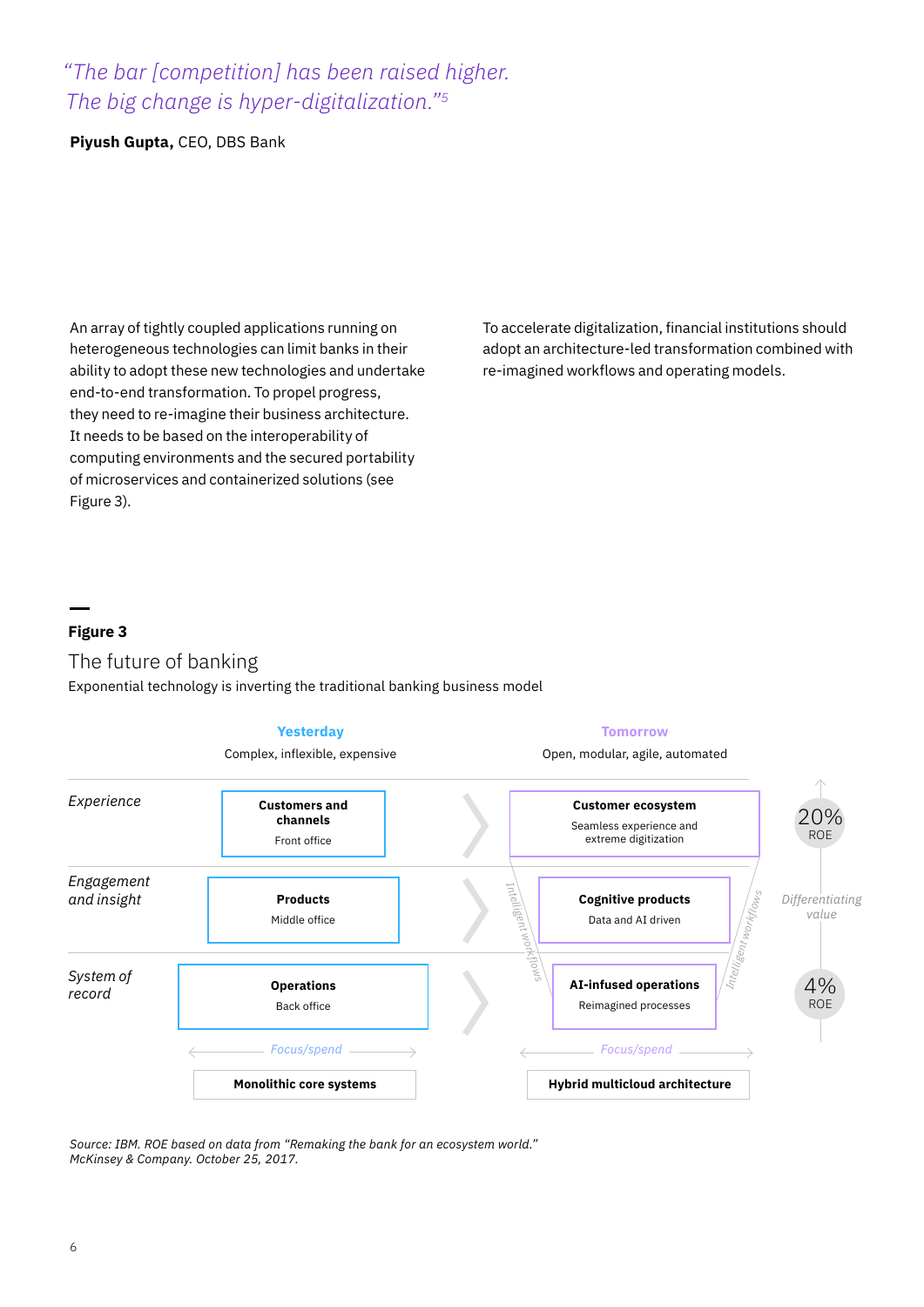### Operational resilience

#### **Act with urgency to increase resiliency for better risk management and to address regulatory concerns**

Before the pandemic, expectations were that ongoing digital development objectives would take a decade to complete. In the wake of the pandemic, they occurred in less than 18 months. To cope with their challenges, banks adapted new operating models and extended cloud access, and in doing so realized the benefits of greater connectivity.

At the same time, they accelerated their data and analytics innovation initiatives to bolster risk and compliance programs. This reduced the isolation of organizational siloes inside the firms and led, in turn, to new opportunities for intelligent automation. Ecosystem alliances of internal and external partners have played a central role in enabling intelligent workflows that boost organizational resilience. Consequently, critical business processes have been strengthened. For instance, when compared to an on-premises environment, a central anti-money laundering (AML) repository in the cloud makes AML controls and workflows more efficient.

However, digital acceleration, the reconfiguration of computing environments, and expanded workforce access have also yielded unintended consequences. Chief Risk Officers (CROs) and regulators are increasingly aware of novel interdependencies that prompt concerns of industry-wide operational stability. The industry's reliance on cloud hyper-scalers only intensifies these concerns.

Proactively remediating any outage of clients' access to funds and services to avoid reputational risk and regulatory action is now a top business priority. Workload portability, avoidance of "lock-in" with cloud access, and rapid recovery from service interruptions are at the forefront of business decisions.

Boards rightly view cloud technology as a strategic driver and enabler of further business performance and shareholder returns. But when considering cloud migration and digital transformation, CROs, in partnership with technology and compliance leadership teams, can help keep a sharp focus on resiliency by identifying attendant risks and potential remediations.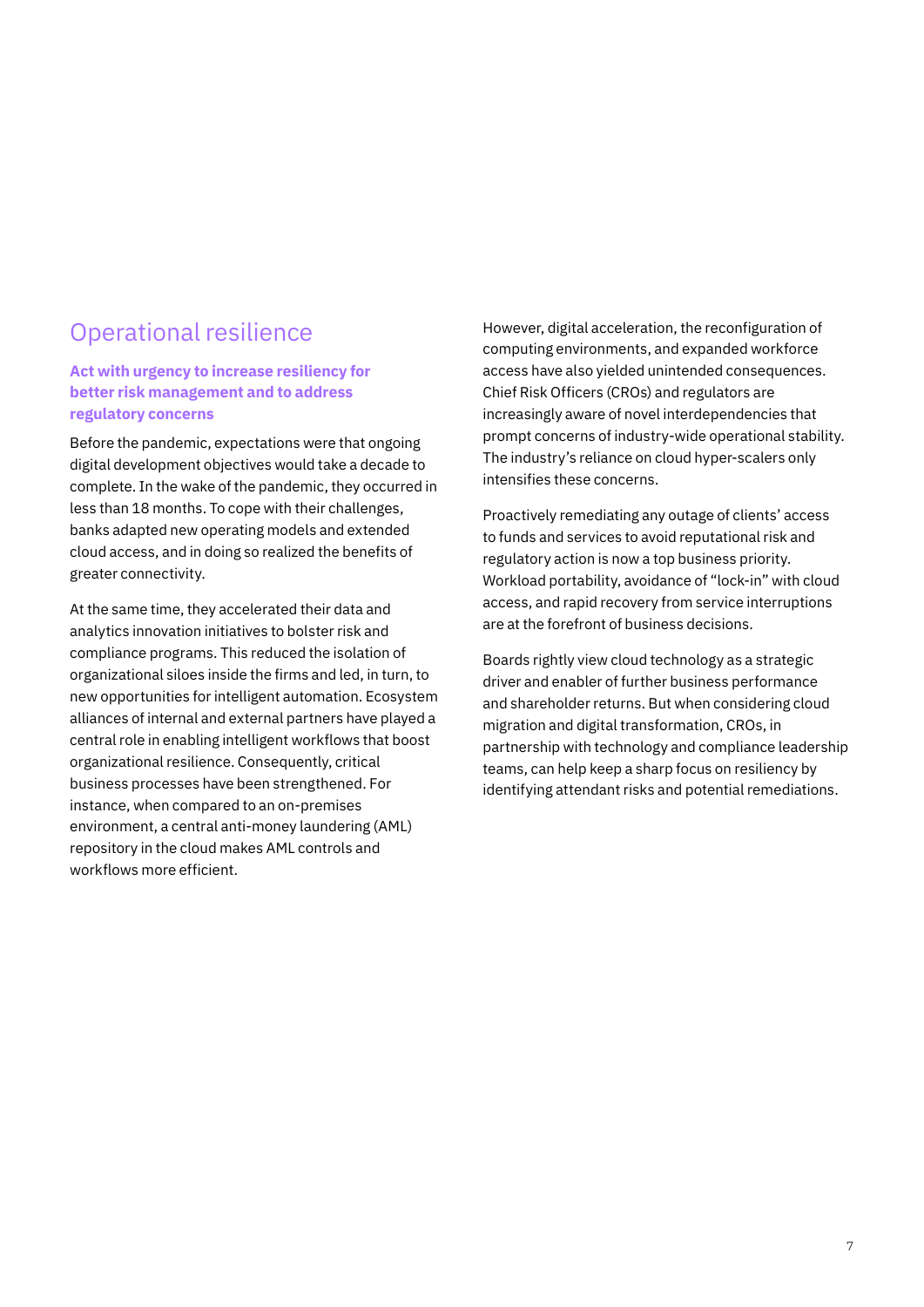*"CTOs can make the business case for change around technology. How can we reduce environmental impact? How can we reduce the impact of process automation on jobs? How can we reskill our talent to become future ready?"6*

**Fezile Dali,** CTO, Standard Bank

### Viable sustainability

#### **Find viable sustainability models that balance business value and market expectations**

Sustainability started to gain real traction in 2015 when the 2030 Agenda for Sustainable Development was adopted by all United Nations Member States. As of the end of 2021, 265 banks representing more than 45% of global banking assets had signed up to the UN's "Principles for Responsible Banking."7 The industry is now developing and deploying initiatives to meet these commitments, while helping ensure targeted investments deliver on overall business and financial objectives.

These initiatives are emerging across 4 broad areas:

- **Incorporating climate and sustainability data and insight to help manage risks.** Sustainability-related data (for example, carbon emissions) can help banks better assess opportunities and risks in financing decisions across the full product portfolio. This includes loan and mortgage underwriting, sales and trading (balance sheet) positions, and risks associated with client financings.
- **Addressing the sustainability of banking operations—the financial industry's journey to net-zero**. Reducing the negative environmental and social impact of their own operations includes reducing the carbon footprint of transactions, data centers, real estate facilities, personnel, and travel.
- **Developing new products and services to support the sustainability agenda.** These include sustainable finance—for example, financing clients' own sustainability initiatives—as well as financing the transition to green economy, carbon neutrality, and environmental, social, and governance (ESG) funds.
- **Reporting on sustainability performance.** This involves effectively communicating sustainability results and risks to external (for example, regulators, investors, associations, market) and internal (for example, employees, board, governance) stakeholders.

Sustainability is not only a set of initiatives used by the financial services industry to respond to society's demands. It is also an opportunity to improve operating performance and drive new revenue streams aligned to changing customer expectations.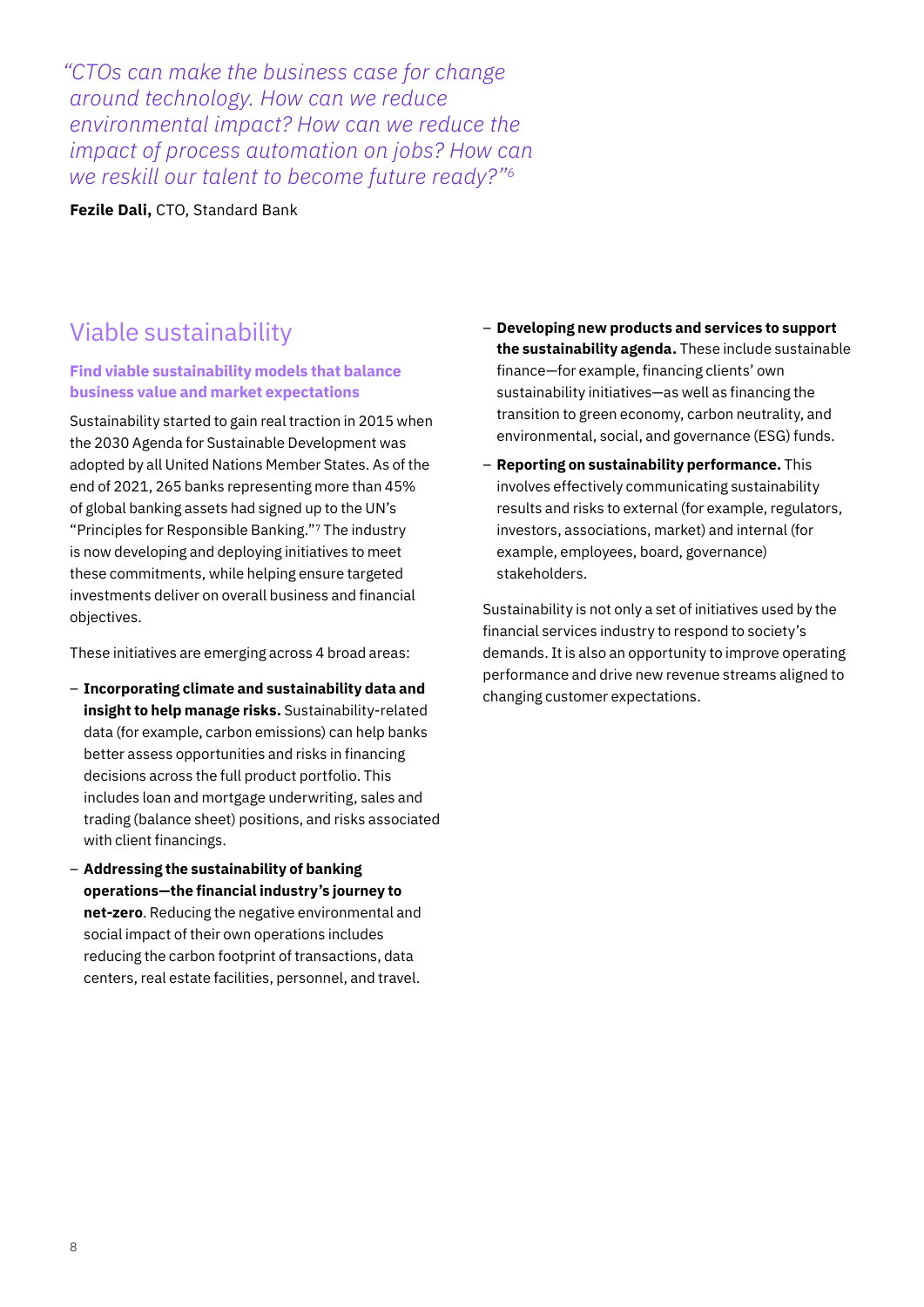*"Trustworthy, transparent models are critical to our success and really go back to our culture and key tenets to serve our customers"8*

**Manav Misra,** Chief Data and Analytics Officer, Regions Bank

### Transformed use of data and AI

#### **Deploy AI factories and transformed data environments that put data in action to accelerate transformation**

As client relationships and workforce activity are digitized, opportunities for innovation increase—but so do operational challenges. Reducing friction in interactions requires near real-time core banking capabilities. It also demands risk management models that allow for attractive, yet prudent pricing of financial products.

For example, when clients expect instant fulfillment, a bank needs a near real-time capability to understand the interdependencies among variable economic conditions, modified human decisions, completeness of data sets, and accuracy of algorithms. Data and AI, properly deployed, can become a real competitive advantage. But proper governance is required to engender the necessary trust to scale AI operations across an entire organization.

New trusted data foundations can help move AI applications from business unit experimentation to robust and reliable enterprise-wide execution. This includes transparent data and AI governance that strengthens confidence in the reliability of intelligent automation to transform core processes. Beyond just technology, a data culture and attendant mindset are what's needed to succeed.

As AI scales, though, ethical considerations become paramount to avoid AI's potential overreach and unintended consequences. It's not surprising, then, that regulators are raising the bar for compliance in the use of AI to make business value sustainable. Financial institutions therefore need to establish a set of ethical standards to govern their operating model and guide a highly skilled workforce in the collaborative use of AI.

### New workforce and new workplaces

#### **Embrace the reality of a new workforce in new workplaces that redefine how work is performed**

What is the workforce? What is the workplace? The pandemic has radically changed the way we think about them. Like other businesses, financial institutions have come to realize that traditional workforce definitions were too limited. As the notion of workforce expanded and its contributors dispersed across multiple landscapes, deeper interdependencies became clear.

This change extends beyond the firms' borders to subcontractors, vendors, and partners amidst a frenzy of near real-time interactions. This is testing—and stressing—the effectiveness and resiliency of traditional operating models, encouraging a shift to open organizations that can unlock the business value of comprehensive digital transformations.

Evolving workforce/workplace models require firms to adapt to changing lifestyle choices. Flexibility is now essential to being competitive. But creating a dispersed and resilient work culture requires more than a topdown statement of aspirations.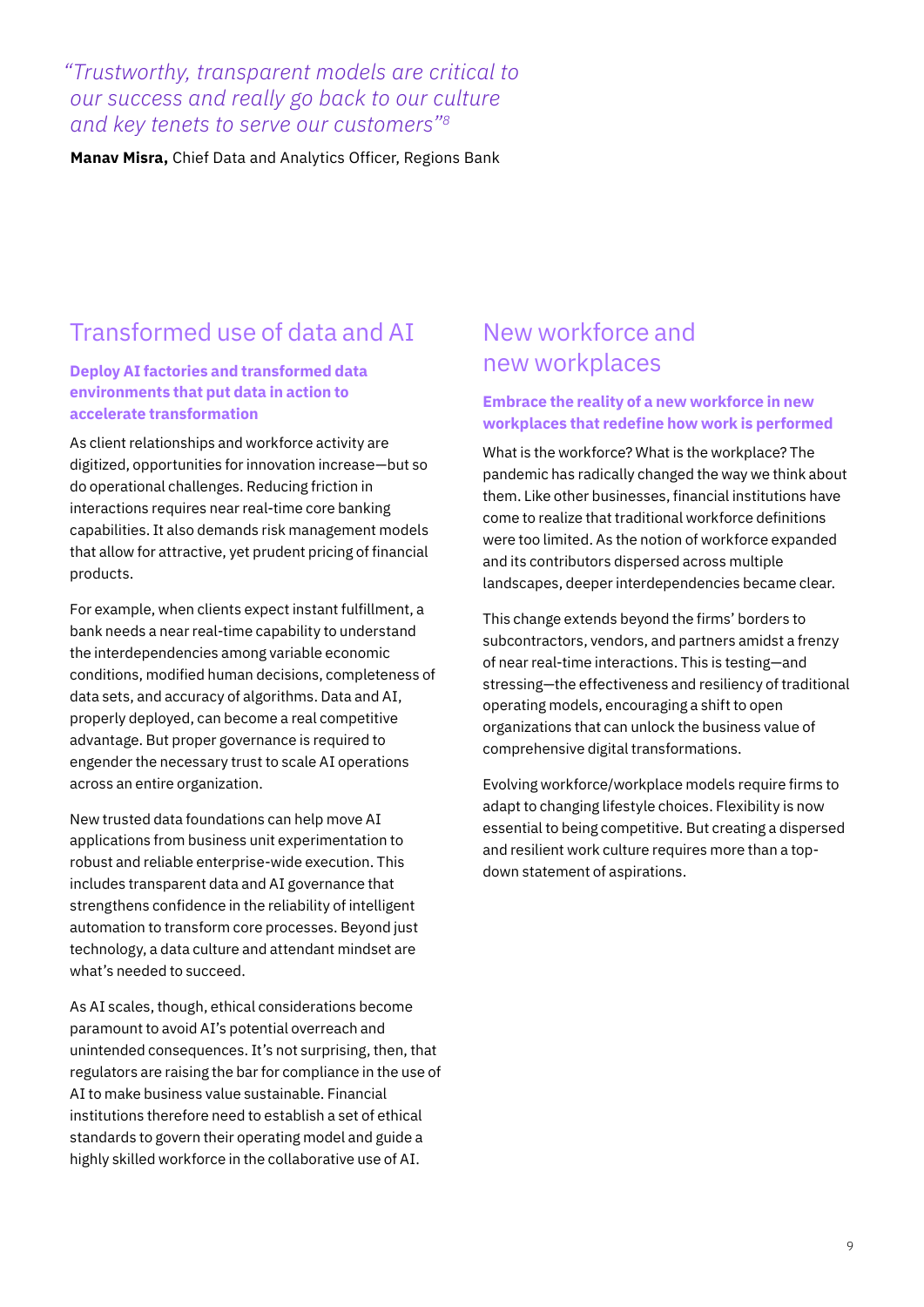### *"Today, we are experiencing new ways of working, which imply very interesting challenges, both technological and cultural."9*

#### **Fernando Treviño Elizondo,** CIO, Banorte

In practice, today's workplace requires a new type of collaboration. Higher-value, customer-focused innovation relies on seamless workforce interactions, AI-augmented decisions, and the support of secure cloud access and intelligent workflows (see Figure 4).

As financial institutions accelerate their operating model transformations, they can extend automation to a wider perimeter that fosters deeper and more resilient collaboration with partner ecosystems.

#### **Figure 4**

The new normal

A more hybrid environment features new ways and locations for working, supervising, and leading

|                         | Local        | Elsewhere                      | Anywhere  |
|-------------------------|--------------|--------------------------------|-----------|
| Accessed<br>(Out there) |              |                                | Platforms |
| Contracted<br>(Outside) |              | Extended Intelligent Workflows |           |
| Employed<br>(Inside)    | <b>Tools</b> |                                |           |

*Source: Foster, Mark. "The Virtual Enterprise: The Cognitive Enterprise in a virtual world." IBM Institute for Business Value. May 2021. <https://ibm.co/virtual-enterprise>*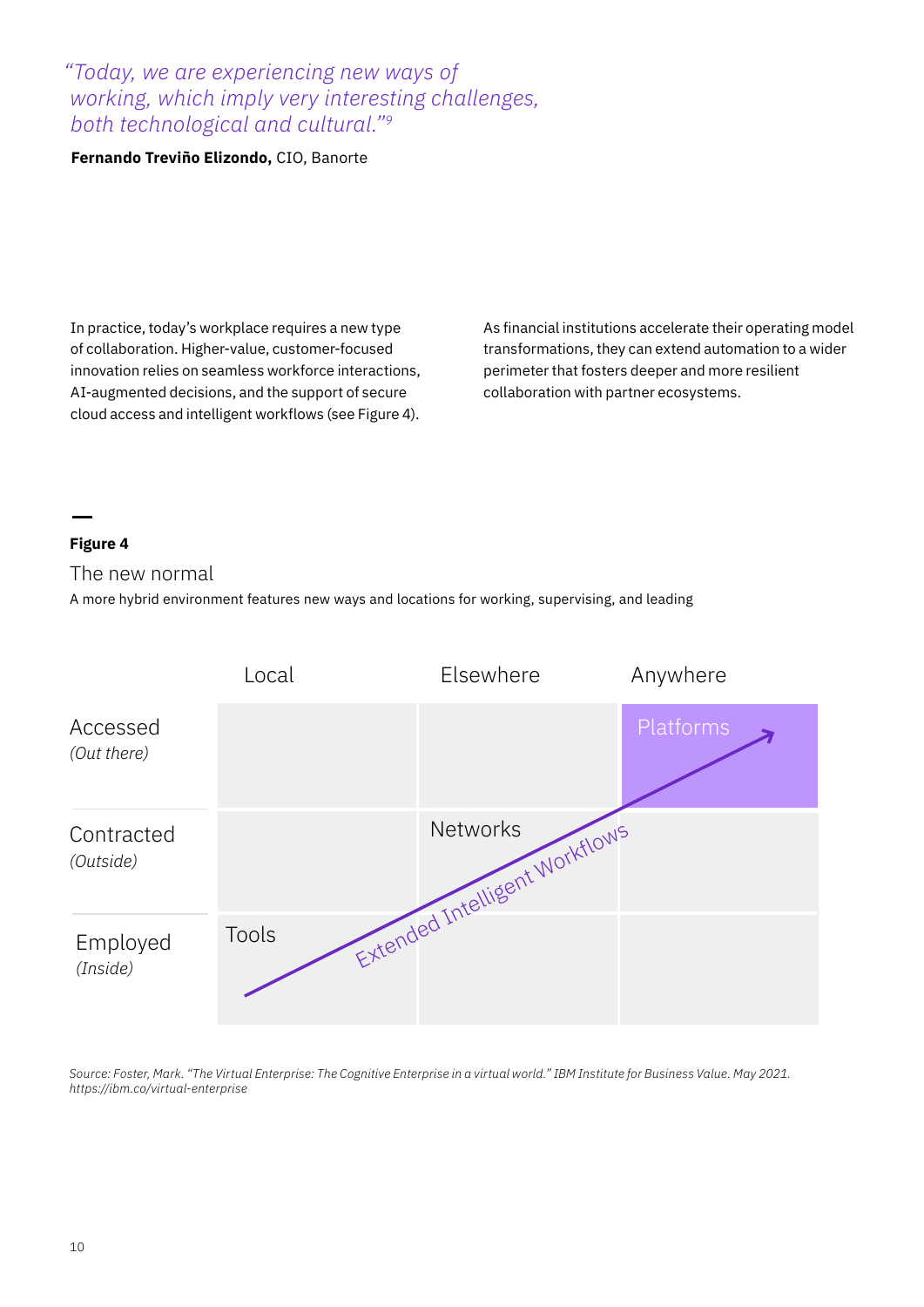*"We've been building some muscle in the organization to do better partnering. Because we can't do everything ourselves. We don't want to."10*

**Ross McEwan,** CEO, National Australia Bank

### New ecosystem architectures

#### **Engage an ecosystem of partners to fuel faster innovation and efficiency**

As financial institutions face intense competition and ongoing margin compression, they must radically reduce costs as they transform their business models. And speed is of the essence.

A well-orchestrated ecosystem of partners can help accelerate this digital transformation, a point recognized by leading global executives (see Figure 5). Banks can bring together the contribution of non-financial partners to co-create new business models and services.

But to do so requires a modern business architecture that supports secure, innovative collaboration. Partnerships usually add business value but have been constrained by the lack of easy, secure interactions that today's cloud-based architectures make possible. Now banks can deepen and extend their collaboration across their ecosystems by using a standard approach across cloud platforms.

When such platforms use industry-aligned business architectures, they can improve risk management transparency and reduce the compliance burden, making collaboration simpler while increasing operational efficiency and enhancing resilience. When properly built, these architectures rely on modular, portable, and fully interoperable services that can be delivered through a standard as-a-service model. This can help banks avoid reinventing compliance and security fixes as they bundle and re-bundle services with new offerings.

Ecosystem thinking requires business and technical acumen as well as a cultural shift toward open organizations. Approaches that can help with ecosystem success include:

- A collaborative strategy that starts with partner engagement at inception
- Continuous investment in the relationship that can yield value over time
- Sharing risks and rewards proportionally
- Using highly modular enabling platforms to buttress the partnership.

Banks that get partner ecosystems right can rethink their strategies and position themselves to attract and retain customers based on value, immediacy, and above all, trust.

#### **Figure 5**

#### Partnerships: A top priority

Global Outperformers in the IBM 2021 CEO Study partner for needed capabilities 97% more often than Underperformers



*Q. How has the COVID-19 pandemic changed the importance of partnerships in driving business performance? Source: "The 2021 CEO Study: Find your essential." IBM Institute for Business Value. February 2021. <https://ibm.co/c-suite-study-ceo>*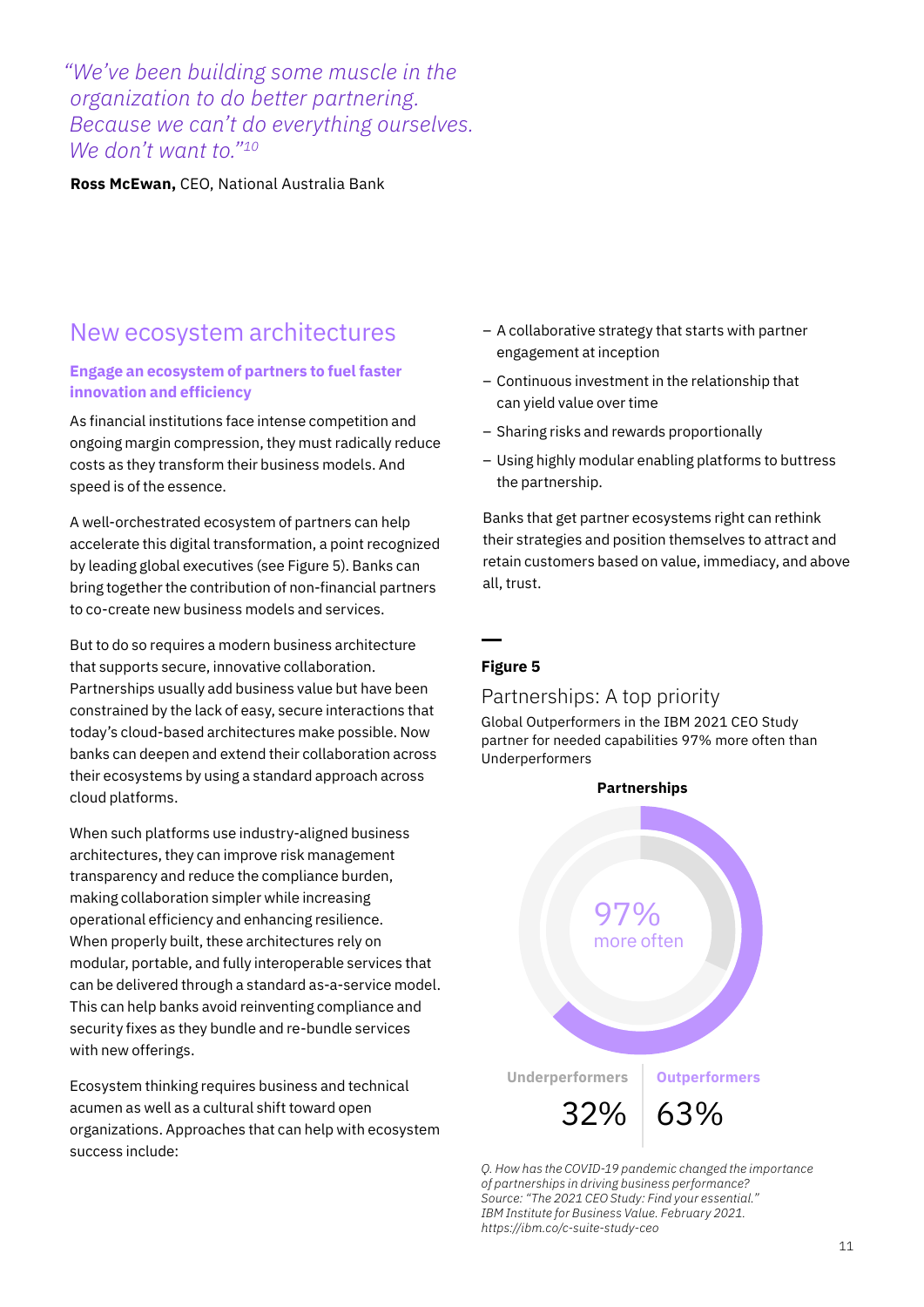*"Interoperability across different DLTs [distributed ledger technologies] and technologies was key in demonstrating how to save time, reduce market risk and improve security for transactions between central banks, commercial banks and in time our clients around the world."11*

**Mark Williamson,** Managing Director at HSBC, on the test of an advanced token and digital wallet settlement capability

## Emerging digital assets

#### **Tap into the growing momentum for digital assets by working to create a new ecosystem**

The financial services ecosystem faces an interesting opportunity: to reorganize itself using digital connectivity for efficiency, lower costs, and better customer experiences. This opportunity, in turn, is driving the inevitable: new digital assets—central bank digital currencies (CBDC), non-fungible tokens (NFT), stable coins, and cryptocurrencies—as solutions to eliminate even more friction in financial interactions.

But changing the status quo this radically comes with a host of challenges. Traditional institutions, their policies and processes, as well as current regulations aren't ready for the growing demand in Decentralized Finance (DeFi) lending, crypto investments, and tokenized exchanges of value and ownership.

Regulators are hurrying to define the ground rules that embrace wholesale activities as well as retail interests. More than 80 central banks worldwide are testing the logic and reliability of alternative money pipelines—a few of which have already gone live.<sup>12</sup> This requires trusted financial intermediaries to deploy a new digital infrastructure that also addresses growing demand for trusteeship, capital management solutions, and custody for secured storage.

Today, there are more questions than answers. What will the target infrastructure be, and how will it be managed? From the transformation of traditional business models to the emergence of a futuristic metaverse, the legal and regulatory frameworks are still under construction. Given the multiple uncertainties, hyper-transparent governance is needed to manage the explosive decentralization of all the components spread across many platforms.

If digital assets are to succeed, they need secure connectivity and interoperability embedded in a highly complex infrastructure—a new ecosystem that is still being formed.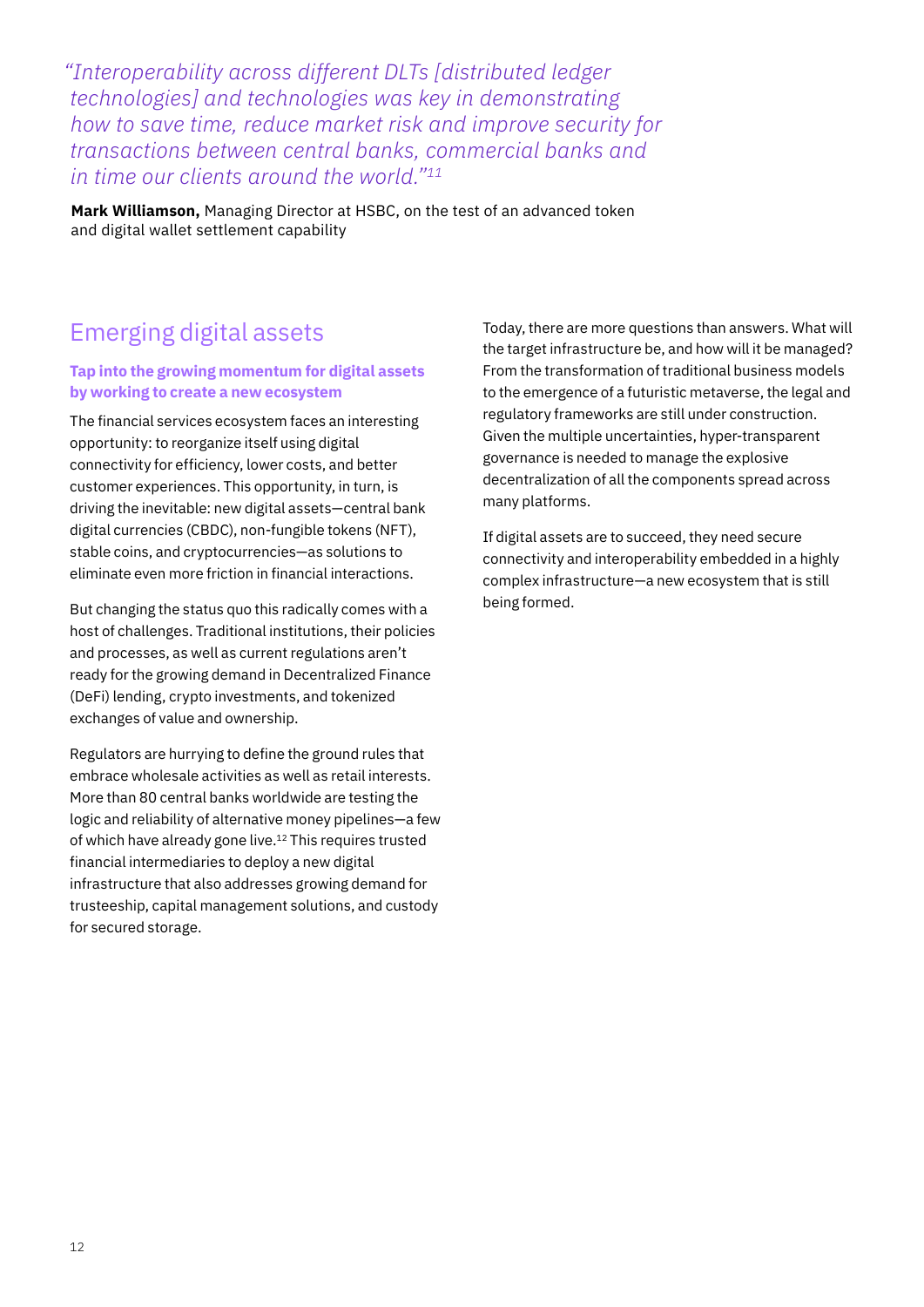*"Security was most important. And because we were embarking upon a new transformation journey around a new technology stack, that was a very big concern for us."13*

**Amit Saxena,** Global Deputy Chief Technology Officer, State Bank of India, on the YONO initiative

### Security and fraud

**Stay one step ahead in the new frontiers of cybersecurity as bad actors become increasingly sophisticated** 

Over the last 2 years, as the workforce has dispersed to remote workplaces and an ecosystem of partners is interacting in new ways, cybersecurity has again become a burning issue.

The acceleration of cloud investments helped banks respond to changing customer expectations, not the least of which was 24x7 digital access. But the continuous re-configuration of computing environments necessary to accomplish these initiatives has potentially weakened the security framework, increasing technical complexity and incident response efforts.

Banks must now revisit the enterprise risk profile from a security perspective before further extending the business frontiers on cloud operations. Ransomware events have intensified across industries, demonstrating a trend toward more covert cyberattacks. In their cloud investments, banks must match the sophistication of bad actors with security practices enriched by sharpened skill sets and advanced technology to address new vulnerabilities as they are discovered.

Success requires a baseline security capability in collaboration with industry participants and cloud providers. AI models augmented with shared data across institutions reinforces the industry immune system, revealing criminal patterns before they go viral on extended ecosystems.

Good beginnings make for better endings, so security can no longer be an afterthought. Data breaches are costly (see Figure 6). Transforming the operating model—and business culture—by testing security early in its development process, known as "shift left," can slow bad actors from gaining traction without slowing the speed of innovation.

#### **Figure 6**

Climbing costs

A proactive pursuit of security can help mitigate the cost of data breaches

 $5.72$ Average cost of a data breach in financial services **10% year-over-year growth in average total cost (2019-2020)**

*Source: "Cost of a Data Breach Report 2021." IBM. July 2021. <https://www.ibm.com/security/data-breach>*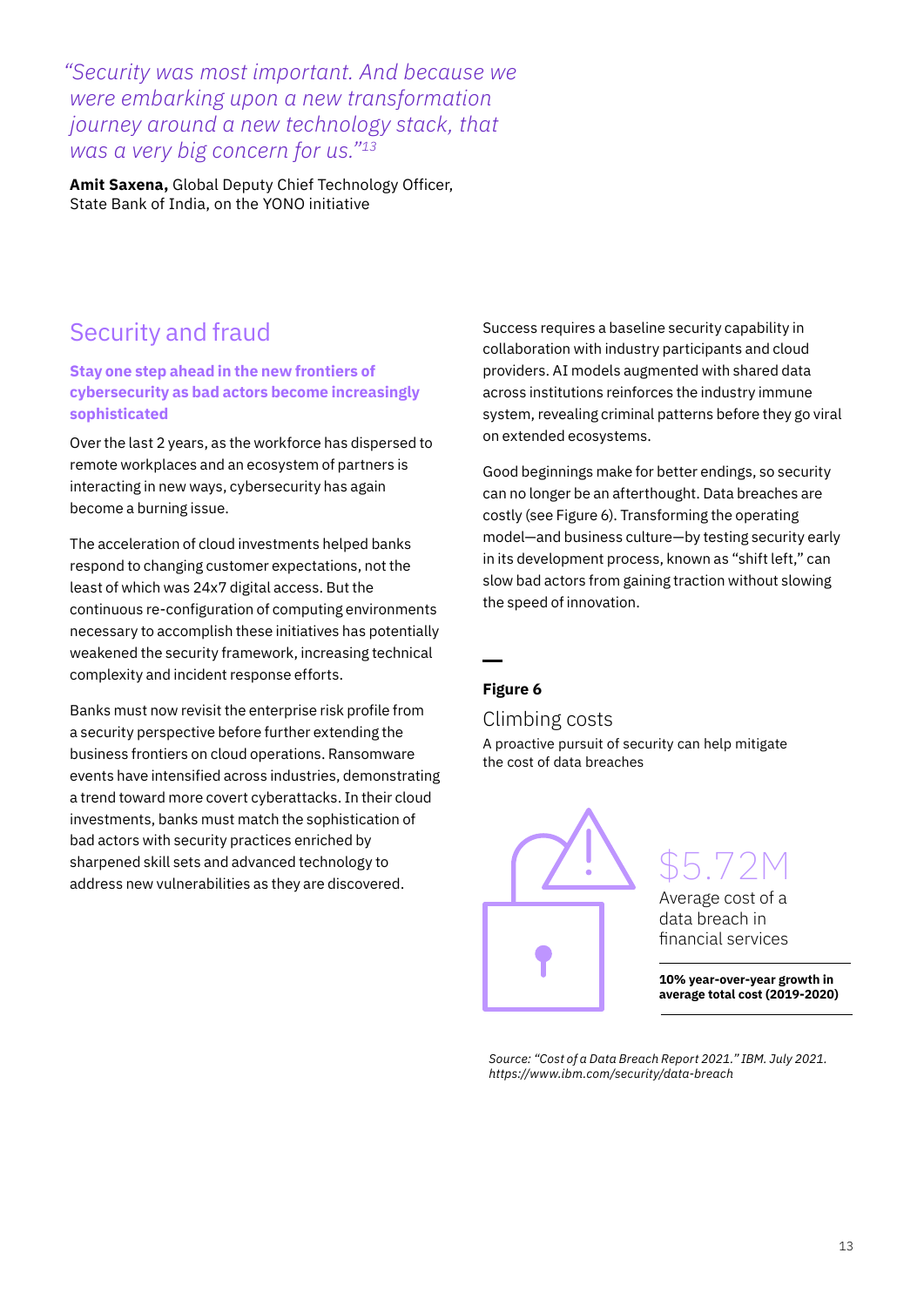### Notes and sources

- 1 Draghi, Mario and Luis de Guindos. Press conference. European Central Bank. September 12, 2019. [https://www.ecb.europa.eu/press/](https://www.ecb.europa.eu/press/pressconf/2019/html/ecb.is190912~658eb51d68.en.html) [pressconf/2019/ html/ecb.is190912~658eb51d68.](https://www.ecb.europa.eu/press/pressconf/2019/html/ecb.is190912~658eb51d68.en.html) [en.html](https://www.ecb.europa.eu/press/pressconf/2019/html/ecb.is190912~658eb51d68.en.html)
- 2 "New business models in banking bring new credit risks." Vanguard. July 15, 2021. [https://advisors.](https://advisors.vanguard.com/insights/article/newbusinessmodelsinbankingbringnewcreditrisks) [vanguard.com/insights/article/newbusinessmodels](https://advisors.vanguard.com/insights/article/newbusinessmodelsinbankingbringnewcreditrisks) [inbankingbringnewcreditrisks](https://advisors.vanguard.com/insights/article/newbusinessmodelsinbankingbringnewcreditrisks)
- 3 Adhikari, Anand. "Inside account of how SBI's YONO became one of the largest digital lenders in India." *Business Today India.* October 2021. [https://www.](https://www.businesstoday.in/industry/banks/story/inside-account-of-how-sbis-yono-became-one-of-the-largest-digital-lenders-in-india-310152-2021-10-22) [businesstoday.in/industry/banks/story/](https://www.businesstoday.in/industry/banks/story/inside-account-of-how-sbis-yono-became-one-of-the-largest-digital-lenders-in-india-310152-2021-10-22) [inside-account-of-how-sbis-yono-became-one-of](https://www.businesstoday.in/industry/banks/story/inside-account-of-how-sbis-yono-became-one-of-the-largest-digital-lenders-in-india-310152-2021-10-22)[the-largest-digital-lenders-in](https://www.businesstoday.in/industry/banks/story/inside-account-of-how-sbis-yono-became-one-of-the-largest-digital-lenders-in-india-310152-2021-10-22)[india-310152-2021-10-22](https://www.businesstoday.in/industry/banks/story/inside-account-of-how-sbis-yono-became-one-of-the-largest-digital-lenders-in-india-310152-2021-10-22)
- 4 Internal IBM estimate.
- 5 "The 2021 CEO Study: Find your essential." IBM Institute for Business Value. February 2021. <https://ibm.co/c-suite-study-ceo>
- 6 "The 2021 CTO Study: The CTO revelation." IBM Institute for Business Value. December 2021. <https://ibm.co/c-suite-study-cto>
- 7 UN Environment Programme, Finance Initiative. "Principles for Responsible Banking." [https://www.](https://www.unepfi.org/banking/bankingprinciples/) [unepfi.org/banking/bankingprinciples/](https://www.unepfi.org/banking/bankingprinciples/)
- 8 Clemente, Jennifer. "Trustworthy AI helps Regions Bank better serve customers." IBM Blogs. June 17, 2021. [https://www.ibm.com/blogs/journey](https://www.ibm.com/blogs/journey-to-ai/2021/06/trustworthy-ai-helps-regions-bank-better-serve-customers/)[to-ai/2021/06/trustworthy-ai-helps-regions](https://www.ibm.com/blogs/journey-to-ai/2021/06/trustworthy-ai-helps-regions-bank-better-serve-customers/)[bank-better-serve-customers/](https://www.ibm.com/blogs/journey-to-ai/2021/06/trustworthy-ai-helps-regions-bank-better-serve-customers/)
- 9 "The 2021 CIO study: The CIO revolution." IBM Institute for Business Value. November 2021. <https://ibm.co/c-suite-study-cio>
- 10 "The 2021 CEO Study: Find your essential." IBM Institute for Business Value. February 2021. <https://ibm.co/c-suite-study-ceo>
- 11 "HSBC And IBM Successfully Design and Test Interoperable Multi-Ledger Central Bank Digital Currency, Securities And Foreign Exchange Settlement Capability." IBM News Room. December 2021. [https://newsroom.ibm.](https://newsroom.ibm.com/2021-12-16-HSBC-And-IBM-Successfully-Design-And-Test-Interoperable-Multi-Ledger-Central-Bank-Digital-Currency,-Securities-And-Foreign-Exchange-Settlement-Capability) [com/2021-12-16-HSBC-And-IBM-Successfully-](https://newsroom.ibm.com/2021-12-16-HSBC-And-IBM-Successfully-Design-And-Test-Interoperable-Multi-Ledger-Central-Bank-Digital-Currency,-Securities-And-Foreign-Exchange-Settlement-Capability)[Design-And-Test-Interoperable-Multi-Ledger-](https://newsroom.ibm.com/2021-12-16-HSBC-And-IBM-Successfully-Design-And-Test-Interoperable-Multi-Ledger-Central-Bank-Digital-Currency,-Securities-And-Foreign-Exchange-Settlement-Capability)[Central-Bank-Digital-Currency,-Securities-And-](https://newsroom.ibm.com/2021-12-16-HSBC-And-IBM-Successfully-Design-And-Test-Interoperable-Multi-Ledger-Central-Bank-Digital-Currency,-Securities-And-Foreign-Exchange-Settlement-Capability)[Foreign-Exchange-Settlement-Capability](https://newsroom.ibm.com/2021-12-16-HSBC-And-IBM-Successfully-Design-And-Test-Interoperable-Multi-Ledger-Central-Bank-Digital-Currency,-Securities-And-Foreign-Exchange-Settlement-Capability)
- 12 Bank of International Settlements. "Annual Economic Report 2021." June 2021. <https://www.bis.org/publ/arpdf/ar2021e.pdf>
- 13 Bertrand, Ryan. "The Rise of a Financial Tiger." IBM Case Study. October 2020. [https://www.ibm.](https://www.ibm.com/case-studies/state-bank-of-india/) [com/case-studies/state-bank-of-india/](https://www.ibm.com/case-studies/state-bank-of-india/)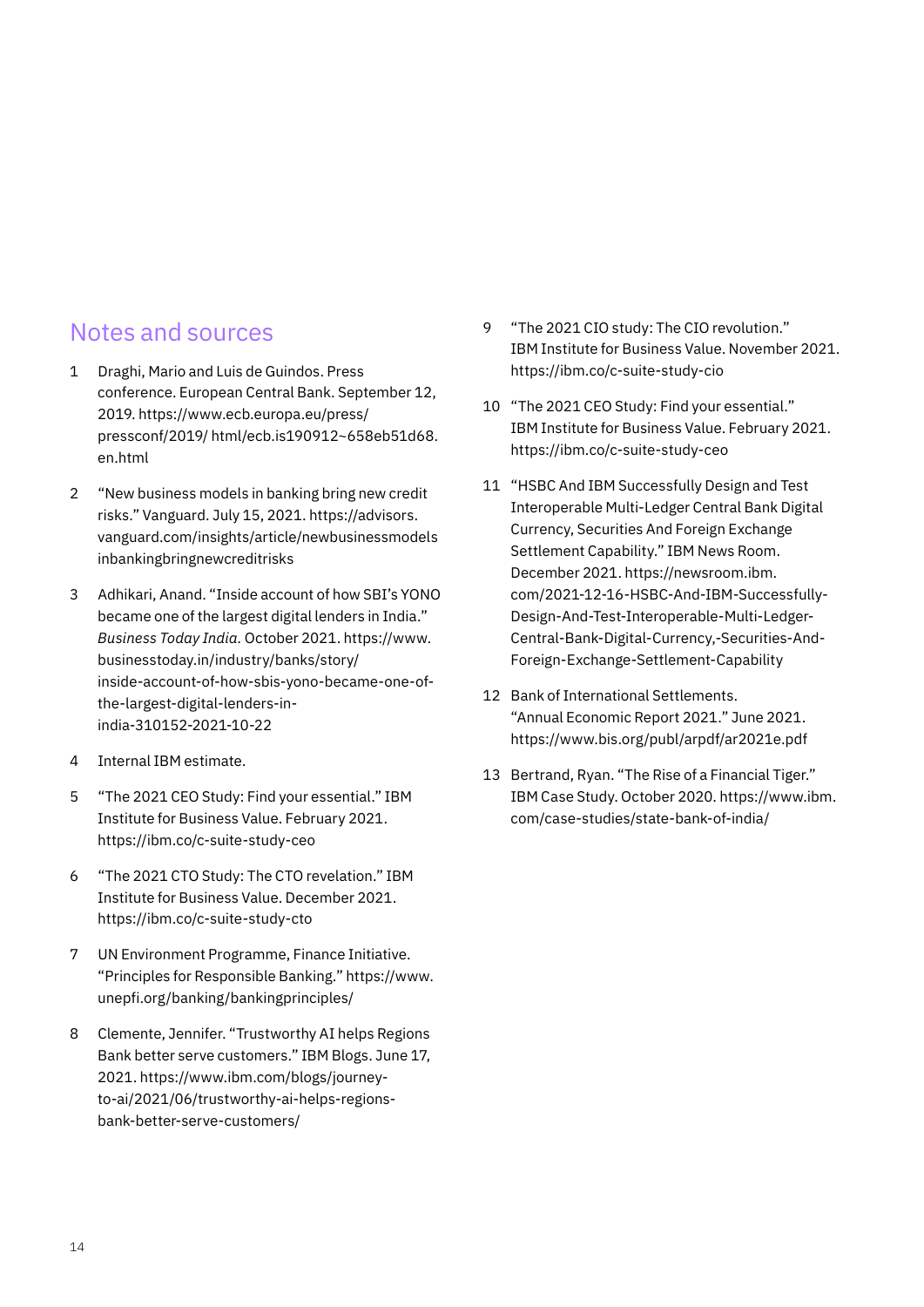### IBM Institute for Business Value

The IBM Institute for Business Value develops factbased, strategic insights for senior business executives on critical public and private sector issues.

### For more information

To learn more about this study or the IBM Institute for Business Value, please contact us at [iibv@us.ibm.com.](mailto:iibv%40us.ibm.com?subject=) Follow [@IBMIBV](http://twitter.com/IBMIBV) on Twitter, and, for a full catalog of our research or to subscribe to our monthly newsletter, visit: [ibm.com/ibv](http://ibm.com/ibv).

## Related reports

#### **The 2021 CEO Study**

"The 2021 CEO Study: Find your essential." IBM Institute for Business Value. February 2021. <https://ibm.co/c-suite-study-ceo>

#### **The 2021 CIO Study**

"The 2021 CIO study: The CIO revolution." IBM Institute for Business Value. November 2021. <https://ibm.co/c-suite-study-cio>

#### **The 2021 CTO Study**

"The 2021 CTO Study: The CTO revelation." IBM Institute for Business Value. December 2021. <https://ibm.co/c-suite-study-cto>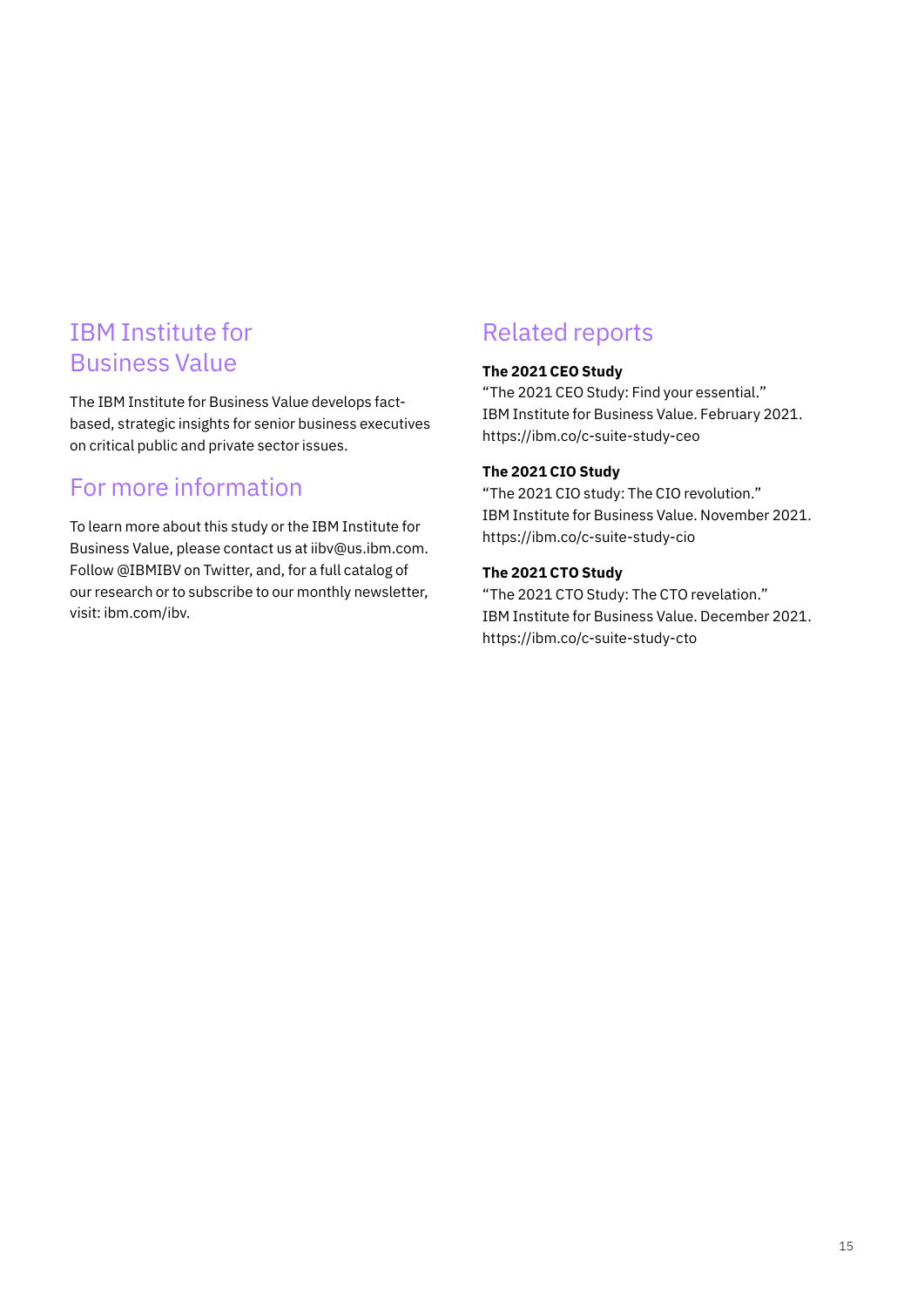### About Expert Insights

Expert Insights represent the opinions of thought leaders on newsworthy business and related technology topics. They are based upon conversations with leading subjectmatter experts from around the globe. For more information, contact the IBM Institute for Business Value at [iibv@us.ibm.com](mailto:iibv%40us.ibm.com?subject=).

#### © Copyright IBM Corporation 2022

IBM Corporation New Orchard Road Armonk, NY 10504 Produced in the United States of America

February 2022

IBM, the IBM logo, [ibm.com](http://www.ibm.com) are trademarks of International Business Machines Corp., registered in many jurisdictions worldwide. Other product and service names might be trademarks of IBM or other companies. A current list of IBM trademarks is available on the web at "Copyright and trademark information" at: ibm.com/legal/copytrade.shtml.

This document is current as of the initial date of publication and may be changed by IBM at any time. Not all offerings are available in every country in which IBM operates.

THE INFORMATION IN THIS DOCUMENT IS PROVIDED "AS IS" WITHOUT ANY WARRANTY, EXPRESS OR IMPLIED, INCLUDING WITHOUT ANY WARRANTIES OF MERCHANTABILITY, FITNESS FOR A PARTICULAR PURPOSE AND ANY WARRANTY OR CONDITION OF NON-INFRINGEMENT. IBM products are warranted according to the terms and conditions of the agreements under which they are provided.

This report is intended for general guidance only. It is not intended to be a substitute for detailed research or the exercise of professional judgment. IBM shall not be responsible for any loss whatsoever sustained by any organization or person who relies on this publication.

The data used in this report may be derived from third-party sources and IBM does not independently verify, validate or audit such data. The results from the use of such data are provided on an "as is" basis and IBM makes no representations or warranties, express or implied.